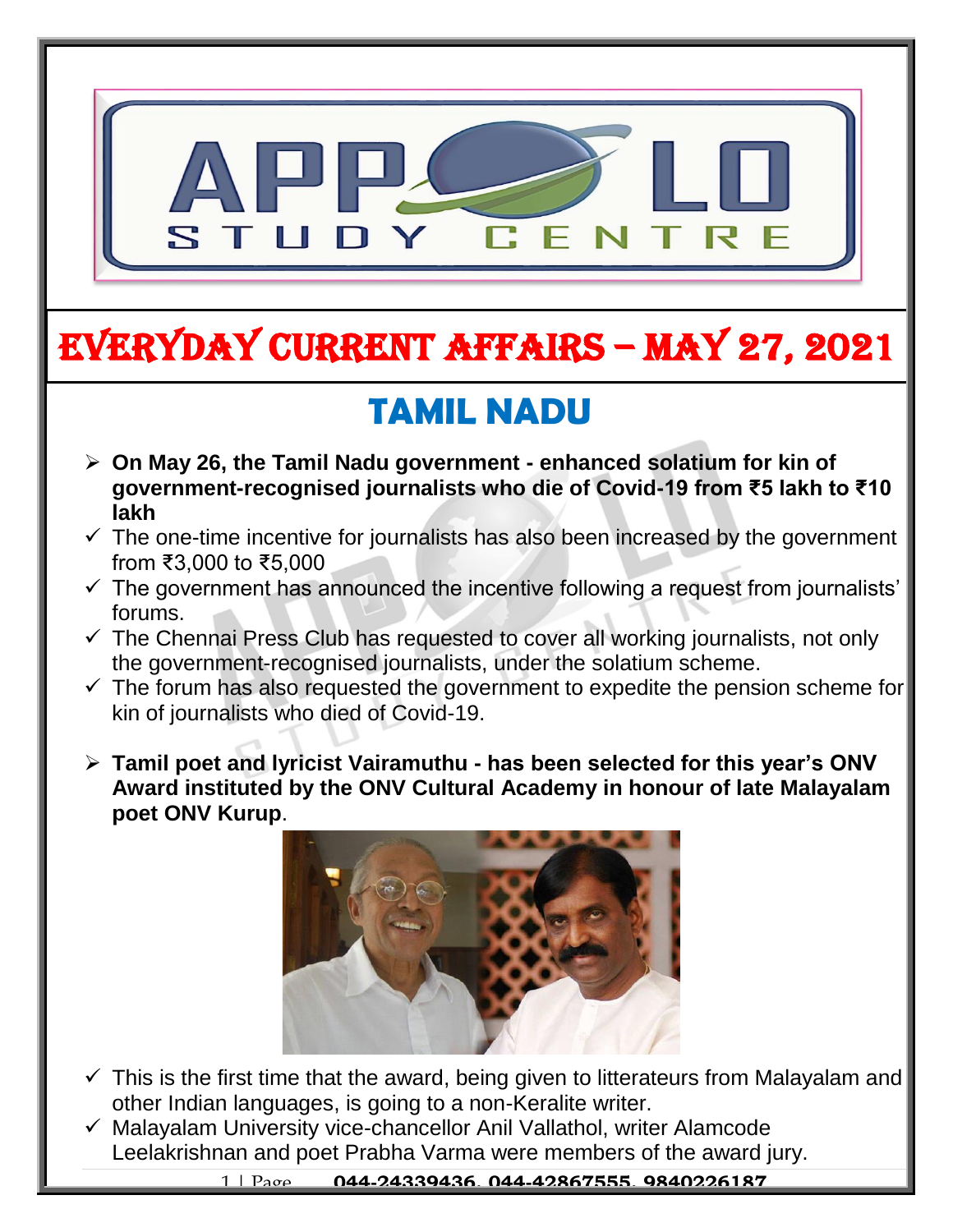$\checkmark$  The award comprises a cash prize of ₹3 lakh, citation and plaque.

### **NATIONAL**

- **The All India Council for Technical Education (AICTE) - has allowed colleges to offer engineering degree in eight regional Indian languages, including Tamil, from the new academic year (2020-21) commencing June.**
- $\checkmark$  The other languages in which it would be available are Hindi, Bengali, Telugu, Marathi, Gujarati, Kannada and Malayalam, as of now.
- $\checkmark$  The move would help aspirants, particularly from rural and tribal areas, to realize their dreams of pursuing engineering degree in their mother tongue.
- $\checkmark$  Many advanced countries like Germany, France, Russia, Japan and China impart entire education in their official languages.
- $\checkmark$  The AICTE is also planning to offer UG engineering courses in 11 more languages in future.
- $\checkmark$  It will be offering course material in all these languages and also translating courses taught under Swayam and massive open online course (MOOC) portals in various regional languages
- $\checkmark$  The move to introduce engineering in regional languages was made possible due to AICTE's indigenously developed software that can translate entire engineering syllabuses into 22 regional languages.
- $\checkmark$  The software has a huge dictionary of over 10,000 words related to the engineering subjects
- **The Union Ministry of Women and Child Development – is planning to set up One-Stop Centres (OSCs) in 10 missions across 9 countries to deal with the cases of violence against women.**
- $\checkmark$  These Centres will be set up, one each, in Kuwait, Oman, Bahrain, UAE, Qatar, Canada, Australia and Singapore, while two Centres will be set up in Saudi Arabia.
- $\checkmark$  Apart from that, 300 OSCs will be set up across the country soon.
- $\checkmark$  Currently, a total of 701 One Stop Centres are operating in the country across 35 states & Union Territories.
- $\checkmark$  Through these Centres, three lakh women have been provided assistance till now.
- $\checkmark$  This centrally sponsored scheme of OSCs was funded through Nirbhaya Fund and launched in 2015
- **The railway ministry - has issued a corrigendum amending its circular that allowed medical facilities to only "one adopted child" wholly dependent on a railway employee**
- $\checkmark$  This is a significant development that reinforces the rights of all adopted children and puts them at par with biological children as per the Juvenile Justice Act, 2015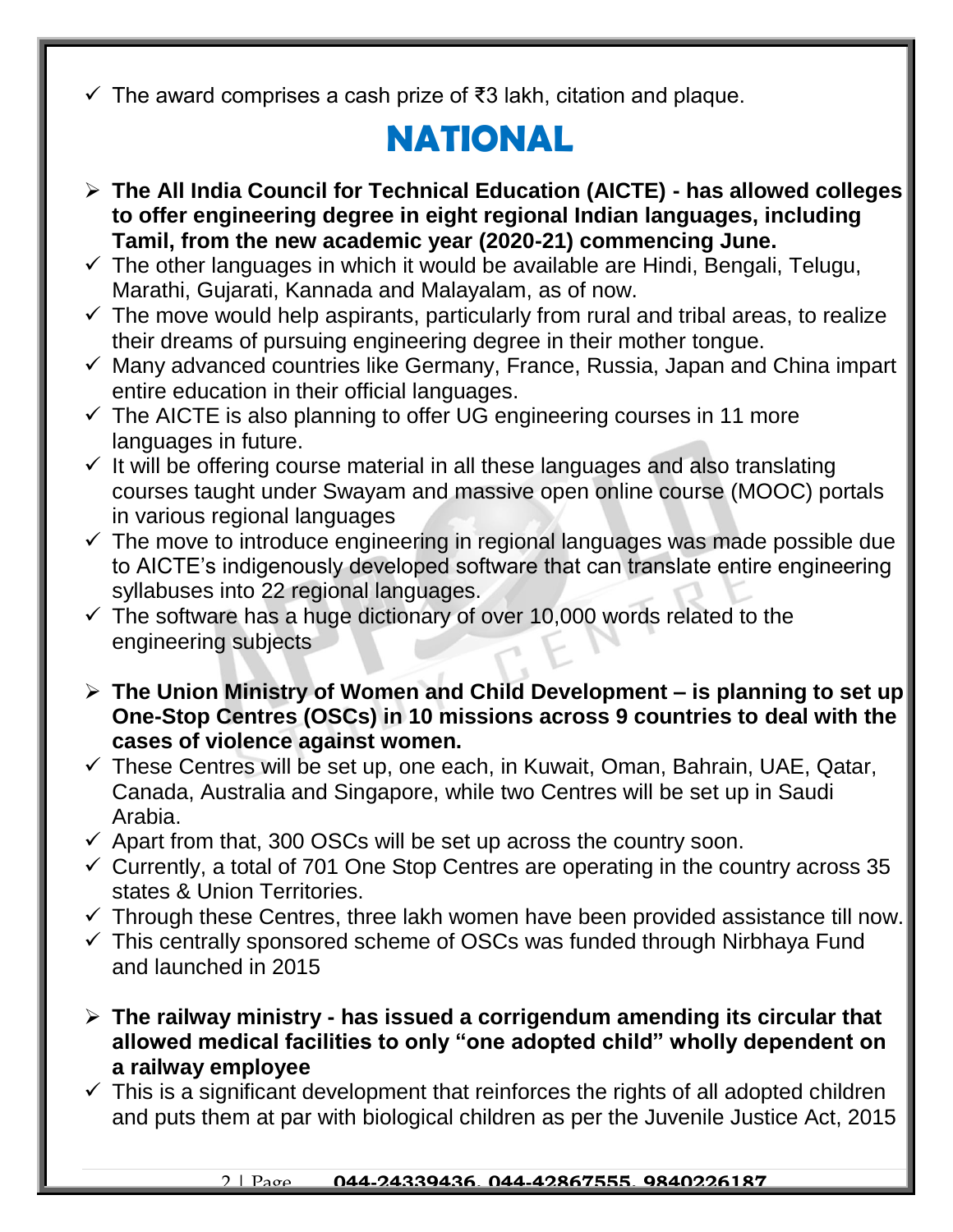- $\checkmark$  Accordingly, the health benefits will be available to all "legally adopted children" just as it applies to all biological children
- $\checkmark$  In the over 20-year-old circular related to health facilities, in the definition of family members it was stated that besides the sons and daughters, step-sons, unmarried stepdaughters, married stepdaughters, "one adopted child" is to be covered.
- $\checkmark$  The ministry has informed that "one adopted child" is being replaced with "legally adopted children" in the circular subject to the age limit prescribed and provided they are wholly dependent on the railway employee.

#### **SCIENCE, TECHNOLOGY & ENVIRONMENT**

- **US biotech company Dyadic - has tied up with Bangalore-based Syngene, a subsidiary of Biocon, to develop a new Covid-19 vaccine**
- $\checkmark$  The vaccine will be developed using Dyadic's proprietary C1-cell protein production platform, based on the fungus, Thermothelomyces heterothallica, or C1.
- $\checkmark$  The new vaccine is aimed at protecting against the emerging variants of concern, and be manufactured affordably at a large scale.
- $\checkmark$  The C1 microorganism enables the development and large-scale manufacture of low-cost proteins

#### **DEFENCE**

 **India - to soon get four advanced Israeli Heron Mark-II drones, which can stay airborne for 45 hours at a stretch**



- $\checkmark$  The first two Heron-II unmanned aerial vehicles (UAVs) will be delivered to the Army in the next two to three months
- $\checkmark$  The remaining two will be coming in by end of the year, under the lease agreement signed with Israel.
- $\checkmark$  The lease of the four satellite communication-enabled Heron Mark-II drones was part of the major surveillance plan of the Government
- $\checkmark$  They will ensure continuous real-time long range surveillance through a wide array of drones, sensors, reconnaissance and electronic warfare equipment along the entire 3,488km LAC with China.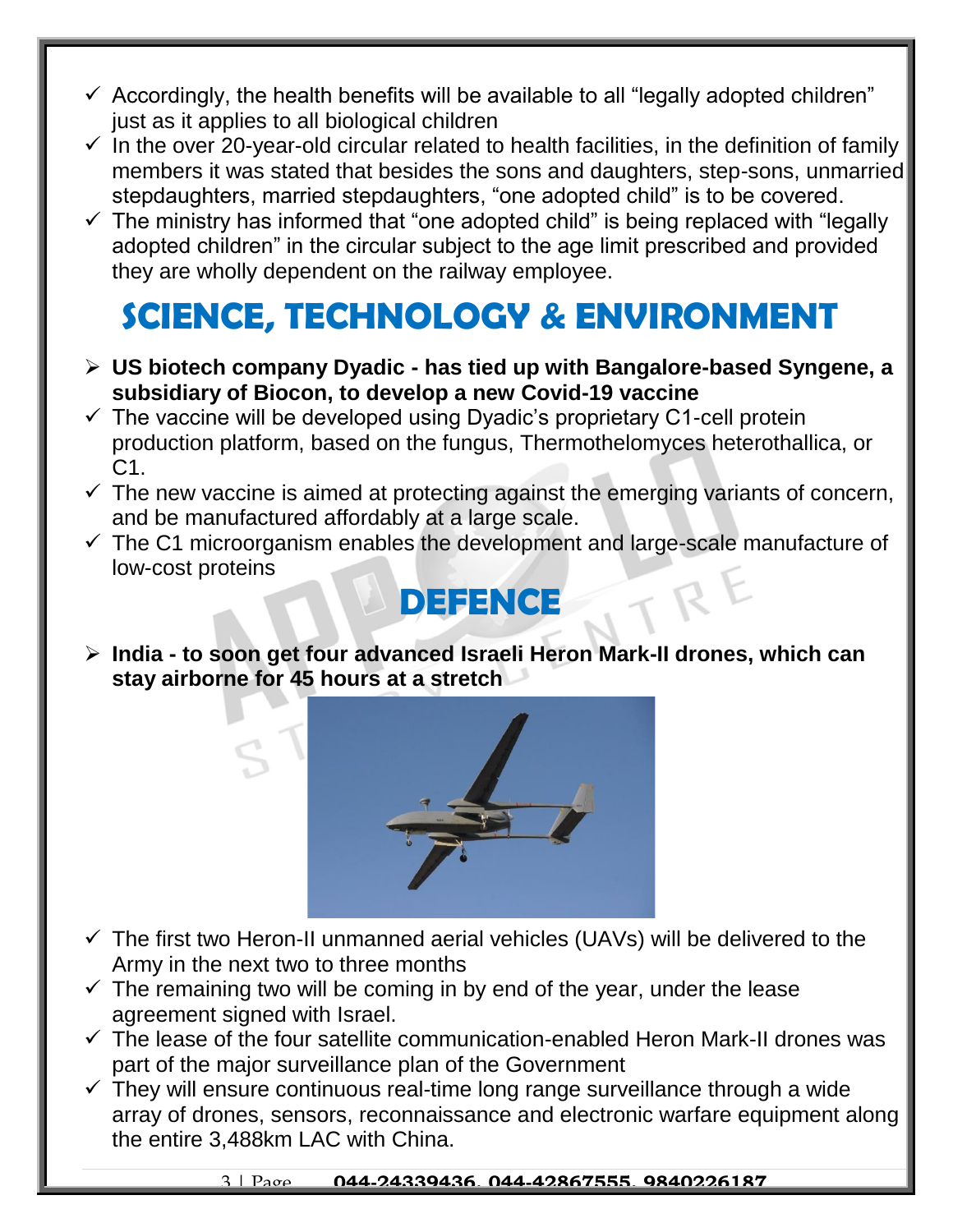- $\checkmark$  The three-year lease of the four Heron Mark-II drones is the second such instance of the ₹500 crore emergency financial powers being used by the armed forces
- $\checkmark$  The Navy is already extensively using two MQ-9B Sea Guardian drones, variants of the iconic armed Predator drones, for surveillance missions over the Indian Ocean after leasing them from US firm General Atomics last November.
- $\checkmark$  The medium-altitude, long-endurance (MALE) Heron Mark-II drones are manufactured by Israel Aerospace Industries
- $\checkmark$  They are an upgraded version of the original Heron UAVs inducted by the Indian armed forces over the years.
- $\checkmark$  These drones are equipped with long-range radars and sensors, anti-jamming capability and have the ability to reach an altitude of 35,000 feet
- $\checkmark$  They will also be able to gather all kinds of intelligence across the LAC without even flying close to it.

#### **SPORTS**

 **Defending champion Amit Panghal (52kg) - advanced to the semifinals and assured himself of a second successive medal at the Asian boxing Championships** 



- $\checkmark$  In the quarterfinal, Amit had defeated Mongolia's Kharkhuu Enkhmandakh 3-2 in Dubai on May 26.
- $\checkmark$  With this India's tally of assured medals in the tournament increased to 13.
- $\checkmark$  Earlier on May 25, Sanjeet (91kg), Sakshi (54kg), Jaismine (57kg) and the Olympic-bound Simranjit Kaur (60kg) joined Shiva Thapa (64kg) in the last four stage following wins in their quarterfinal bouts.
- $\checkmark$  Further M C Mary Kom (51kg) was already assured of the medal.
- **Achinta Sheuli - produced his personal best in all three events to clinch an overall silver medal in the 73kg category at the Junior World Weightlifting Championship in Tashkent on May 26.**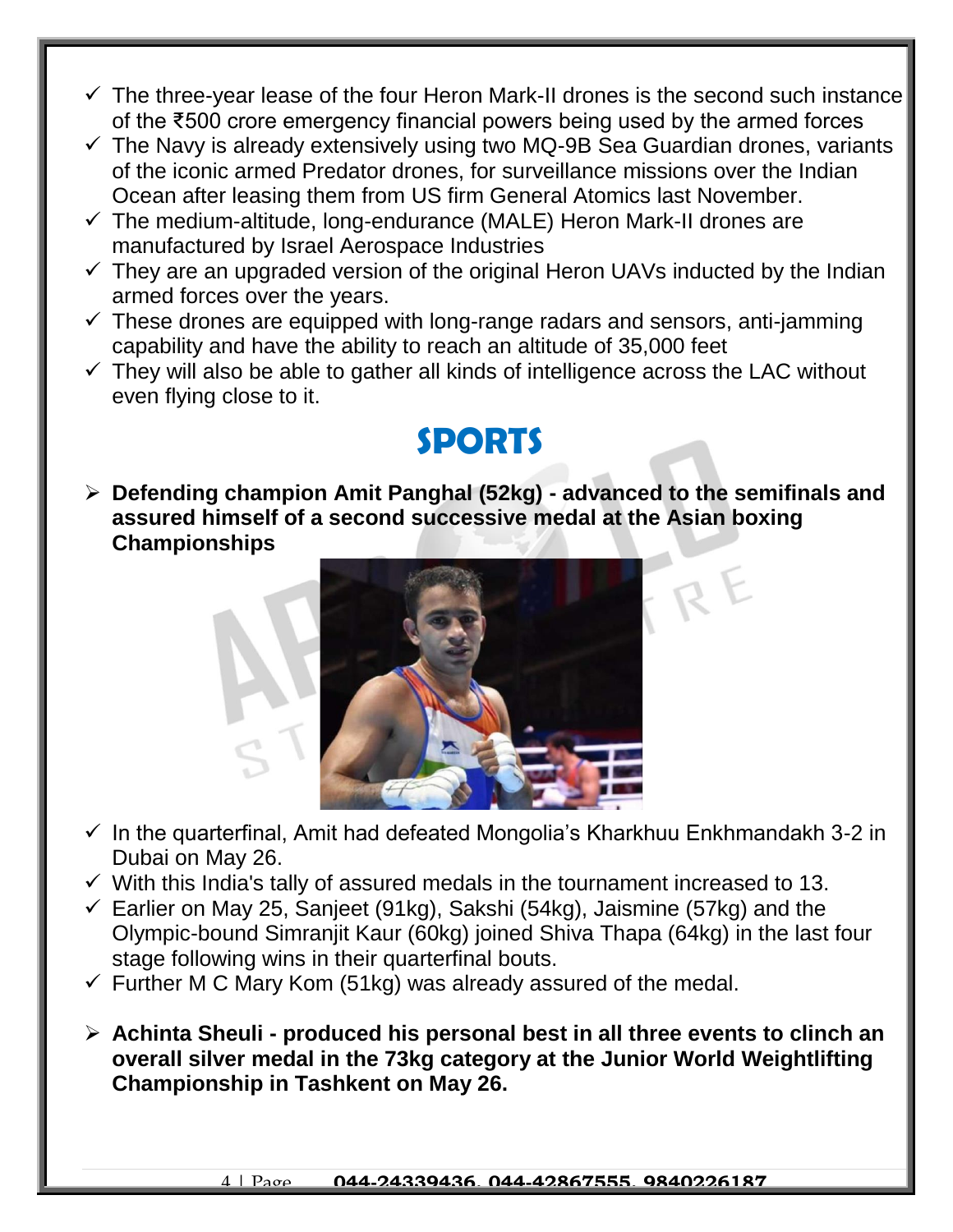

- $\checkmark$  The 19-year-old lifted 313kg 141kg in snatch, followed by 172kg in clean and jerk.
- $\checkmark$  The Commonwealth Championship gold medallist bettered both his earlier personal best in snatch and clean and jerk by two kilograms each at the gold level Olympic qualifier event
- $\checkmark$  He had lifted 309kg (139kg+170kg) at the Asian Championships in Tashkent last month.
- $\checkmark$  With the effort, Achinta broke the senior national snatch record of 140kg that stood in N Ajith's name, while also bettering his own junior record of 139kg.
- **Northern Railway - has issued an order suspending India's two-time Olympic medallist wrestler, Sushil Kumar following his arrest in a murder case by Delhi Police.**



- $\checkmark$  Sushil Kumar was arrested on May 23 for his involvement in death of a 23 year old wrestler, Sagar Dhankhar, at Chhatrasal Stadium in Delhi on May 4
- $\checkmark$  Kumar had been on deputation with the Delhi government since 2015 and was posted as an Officer on Special Duty (OSD) at Chhatrasal Stadium for development of sports at school level.
- $\checkmark$  His deputation was extended in 2020 and Kumar had applied for an extension for 2021 as well
- $\checkmark$  However, his request had been rejected by the Delhi government and he was sent back to his parent cadre -- Northern Railway